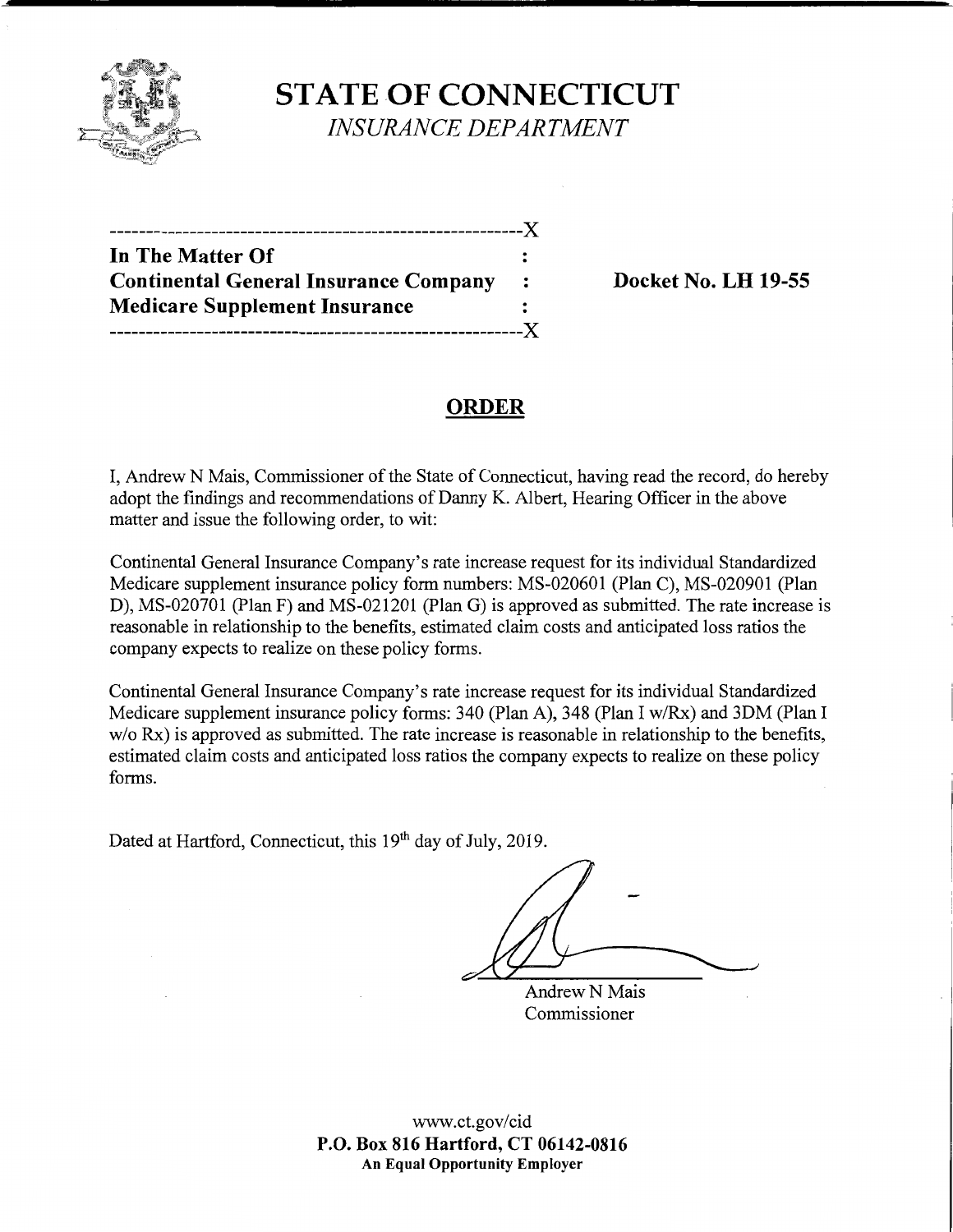

**STATE OF CONNECTICUT**  *INSURANCE DEPARTMENT* 

-------------------------------------------------------:,{ **In The Matter of Continental General Insurance Company** : **Docket No. LH 19-55 Medicare Supplement Insurance**  --------------------------------------------------------:,{

## **PROPOSED FINAL DECISION**

## **I. INTRODUCTION**

The Insurance Commissioner of the State of Connecticut is empowered to review rates charged for individual and group Medicare supplement policies sold to any resident of this State who is eligible for Medicare. The source for this regulatory authority is contained in Chapter 700c and Section 38a-495a of the Connecticut General Statutes.

After due notice, a hearing was held at the Insurance Department in Hartford on Thursday, July 11, 2019, to consider whether or not two separate rate increase filings submitted by Continental General Insurance Company on its individual Standardized Medicare supplement business should be approved.

No members from the general public attended the hearing.

No Company representatives from Continental General Insurance Company attended the hearing.

The hearing was conducted in accordance with the requirements of Section 38a-474, Connecticut General Statutes, the Uniform Administrative Procedures Act, Chapter 54 of Section 38a-8-1 et seq. of the Regulations of Connecticut State Agencies.

A Medicare supplement policy is a private health insurance policy sold on an individual or group basis, which provides benefits that are additional to the benefits provided by Medicare. For many years Medicare supplement policies have been highly regulated under both state and federal law to protect the interests of persons eligible for Medicare who depend on these policies to provide additional coverage for the costs of health care.

Effective December 1, 2005, Connecticut amended its program of standardized Medicare supplement policies in accordance with Section 38a-495a of the Connecticut General Statutes, and Sections 38a-495a-1 through 38a-495a-21 of the Regulations of Connecticut Agencies. This program, which conforms to federal requirements, provides a "core" package of benefits known as Plan A. Insurers may also offer any one or more of eleven other plans (Plans B through N).

Effective January 1, 2006, in accordance with Section 38a-495c of the Connecticut General Statutes (as amended by Public Act 05-20) premiums for all Medicare supplement policies in the state must use community rating. Rates for Plans A through N must be computed without regard to age, gender, previous claims history or the medical condition of any person covered by a Medicare supplement policy or certificate.

> www.ct.gov/cid **P.O. Box 816 Hartford, CT 06142-0816 An Equal Opportunity Employer**

> > $\mathbf{I}$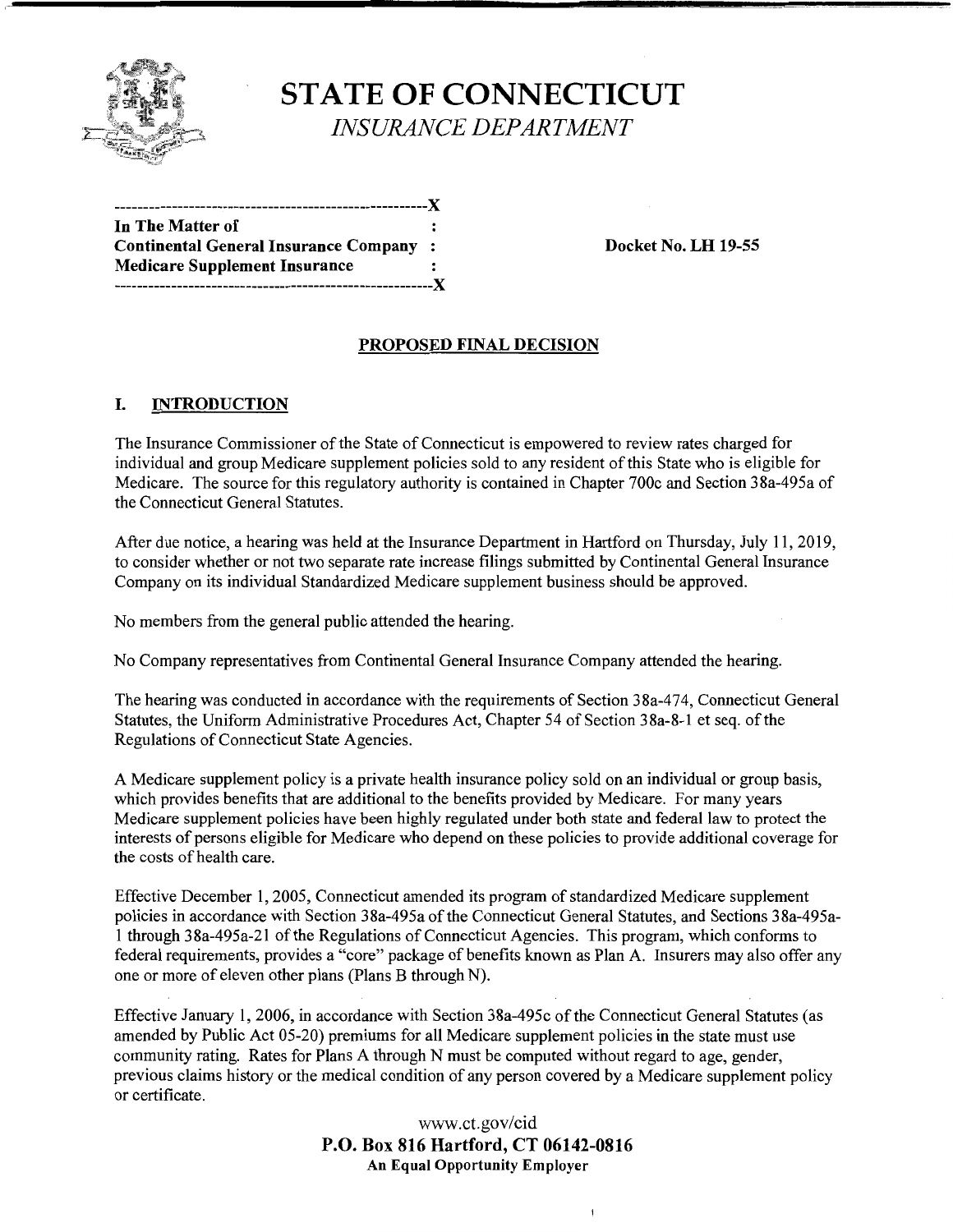The statute provides that coverage under Plans A through N may not be denied on the basis of age, gender, previous claims history or the medical condition of any covered person. Insurers may exclude benefits for losses incurred within six months from the effective date of coverage based on a pre-existing condition.

Effective October 1, 1998, carriers that offer Plan B or Plan C must make these plans as well as Plan A, available to all persons eligible for Medicare by reason of disability.

Insurers must also make the necessary arrangements to receive notice of all claims paid by Medicare for their insureds so that supplement benefits can be computed and paid without requiring insureds to file claim forms for such benefits. This process of direct notice and automatic claims payment is commonly referred to as "piggybacking" or "crossover".

Sections 38a-495 and 38a-522 of the Connecticut General Statutes, and Section 38a-495a-10 of the Regulations of Connecticut Agencies, state that individual and group Medicare supplement policies must have anticipated loss ratios of 65% and 75%, respectively. Under Sections 38a-495-7 and 38a-495a-10 of the Regulations of Connecticut Agencies, filings for rate increases must demonstrate that actual and expected losses in relation to premiums meet these standards, and anticipated loss ratios for the entire future period for which the requested premiums are calculated to provide coverage must be expected to equal or exceed the appropriate loss ratio standard.

Section 38a-473 of the Connecticut General Statutes provides that no insurer may incorporate in its rates for Medicare supplement policies factors for expenses that exceed 150% of the average expense ratio for that insurer's entire written premium for all lines of health insurance for the previous calendar year.

#### **11. FIRST FILING FINDING OF FACT**

After reviewing the exhibits entered into the record of this proceeding, and utilizing the experience, technical competence and specialized knowledge of the Insurance Department, the undersigned makes the following findings of fact:

- 1. The Continental General Insurance Company has requested a rate increase of 9 .9% on the following individual standardized policy forms, MS-020601 (C), MS-020901 (D), MS-020701 (F) and MS-021201 (G).
- 2. There are 4 policyholders in Connecticut. Nationwide there are 3,129 policyholders with the majority in Plans F and G.
- 3. Continental General has certified that their expense factors are in compliance with section 38a-473, C.G.S.
- 4. Continental General has conformed to subsection (e) of section 38a-495c, C.G.S. regarding the automatic claim processing.
- 5. According to Continental General the proposed rates are designed to satisfy the Connecticut statutory loss ratio of 65%.
- 6. Connecticut specific experience is not credible and therefore was not used to analyze the rate increase request.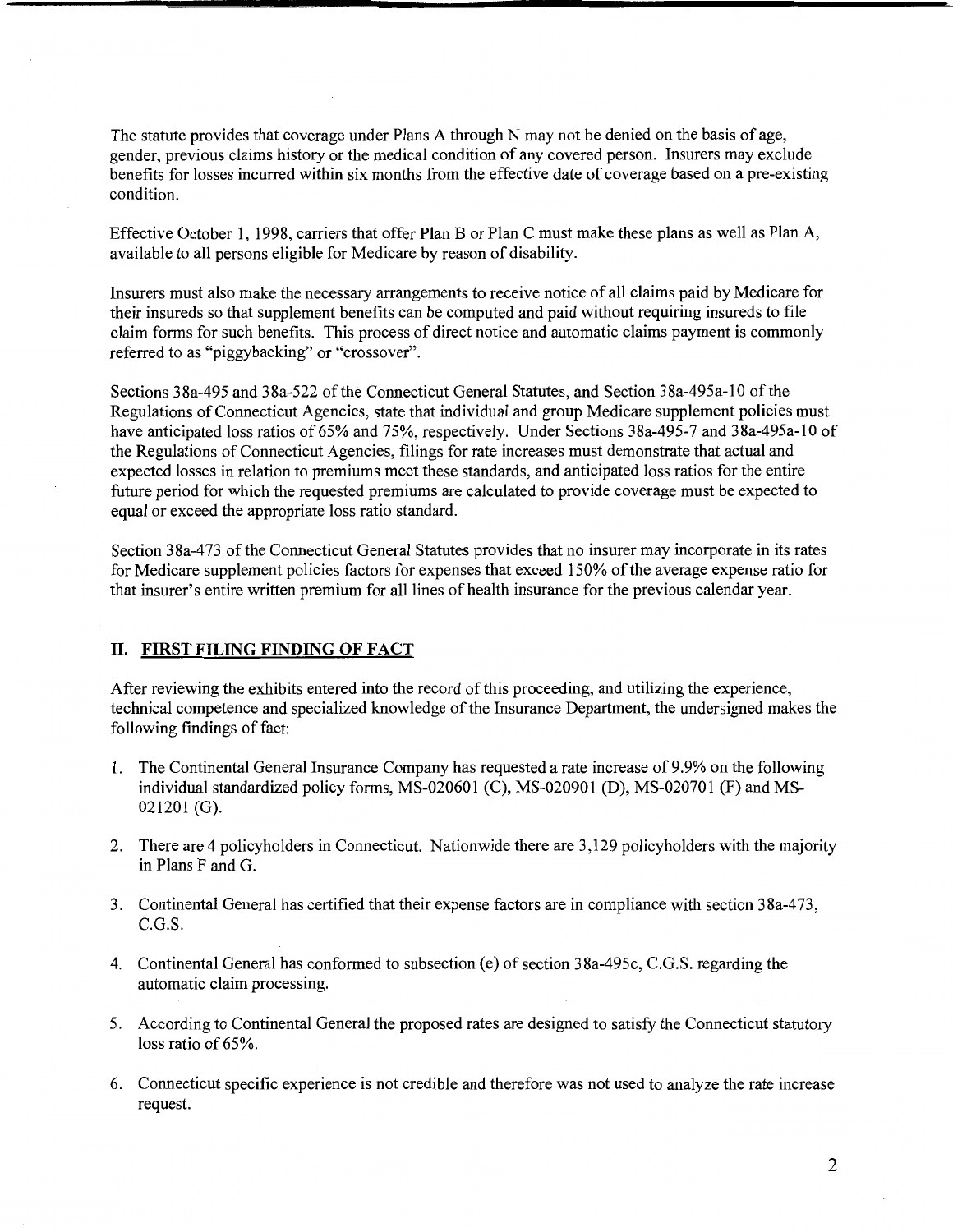- 7. The nationwide loss ratios for 2017 and 2018 are 7 4.8% and 7 4.1 % respectively, while the inceptionto-date loss ratio is 72.8%.
- 8. The last rate increase was 8% for all Plans effective 10/20/2018.
- 9. Continental General's 2019 Medicare supplement rate increase filing is in compliance with the requirements of regulation 38a-474 as it applies to the contents of the rate submission as well as the actuarial memorandum.

### ill. **FIRST FILING RECOMMENDATION**

The undersigned recommends that the rate increase requests be approved as submitted. The proposed rate changes are reasonable in relationship to the benefits, estimated claim costs and the anticipated loss ratios the company expects to realize on these policies in the future.

### IV. **SECOND FILING FINDING OF FACT**

After reviewing the exhibits entered into the record of this proceeding, and utilizing the experience, technical competence and specialized knowledge of the Insurance Department, the undersigned makes the following findings of fact:

- 1. Continental General Insurance Company is requesting a 7% rate increase on form 340 (Plan A), 348 (Plan I w/ Rx) and 3DM (Plan I w/o Rx), each of which are individual standardized Medicare supplement plans.
- 2. There are currently 119 policyholders nationwide and 3 in the state of Connecticut.
- 3. The last rate increase granted was 7.0% for Plan A and Plan I w/ and w/o Rx, effective 11/03/2018.
- 4. The proposed rates are expected to satisfy the Connecticut statutory loss ratio of 65% required of individual Medicare supplement forms.
- 5. Continental General Insurance Company has conformed to subsection (e) of section 38a-495c, C.G.S. regarding the automatic claims processing requirement.
- 6. Below are the incurred loss ratios for 2017 and 2018 as well as inception-to-date, on a nationwide basis:

| <u>Plan</u>      | 2017  | 2018  | Inception |
|------------------|-------|-------|-----------|
|                  | 62.6% | 65.3% | 84.7%     |
| I w/ $\&$ w/o Rx | 74.7% | 85.9% | 72.3%     |

7. Continental General Insurance Company's 2019 Medicare supplement rate filing proposal is in compliance with the requirements ofregulation 38a-474 as it applies to the contents of the rate submission as well as the actuarial memorandum.